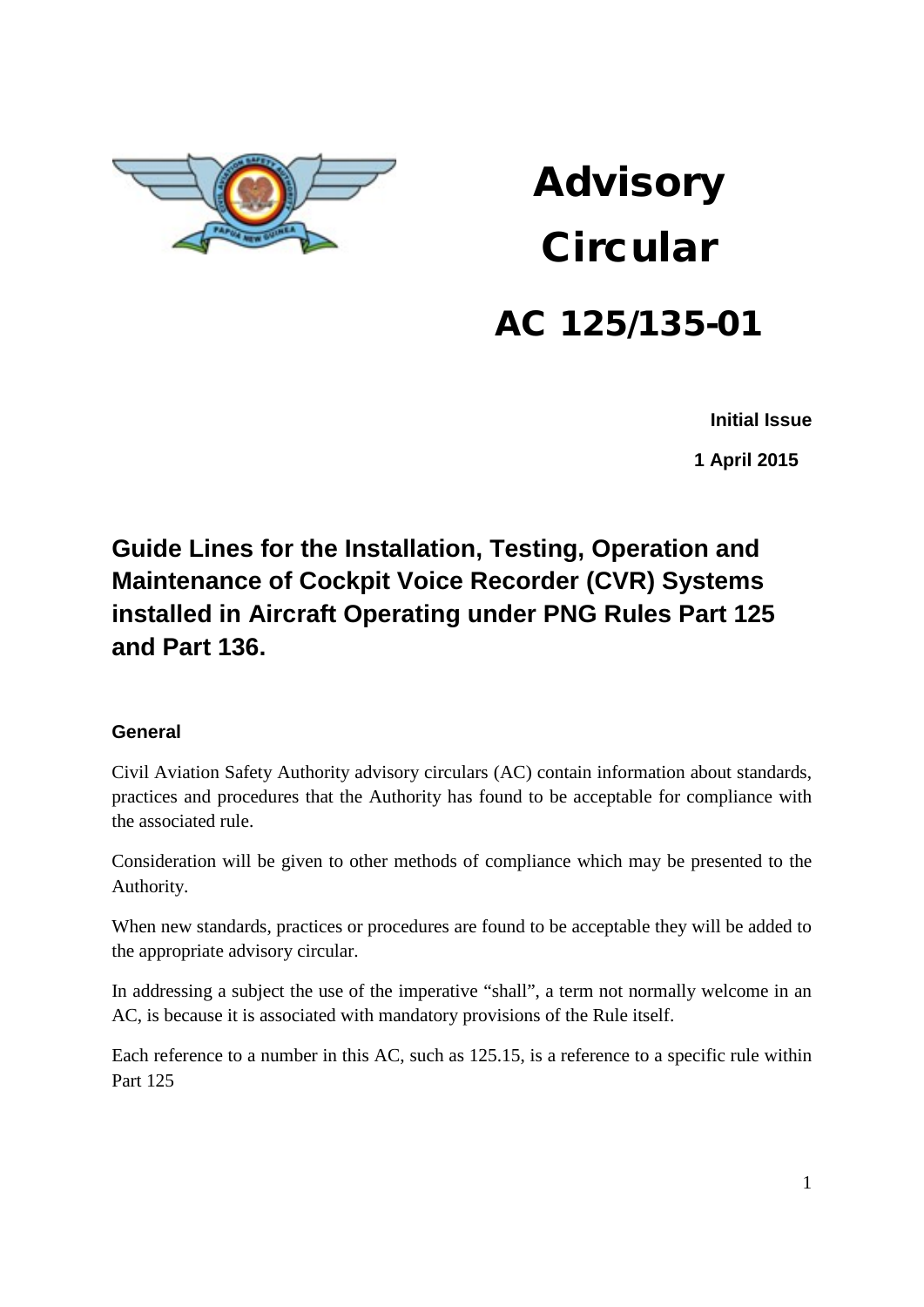#### **Purpose**

This Advisory Circular (AC) provides methods acceptable to the Authority for showing compliance with the requirements on the installation, Testing, Operation and Maintenance of Cockpit Voice Recorder (CVR) Systems installed in aircraft operating under PNG Rules Part 125 and Part 136.

#### **Related Rules**

This Advisory Circular relates specifically to Civil Aviation Rule Part 125.367 and Rule Part 136.513, Subpart J

#### **Change Notice**

.

There was no previous issue of this AC, consequently no change is in effect.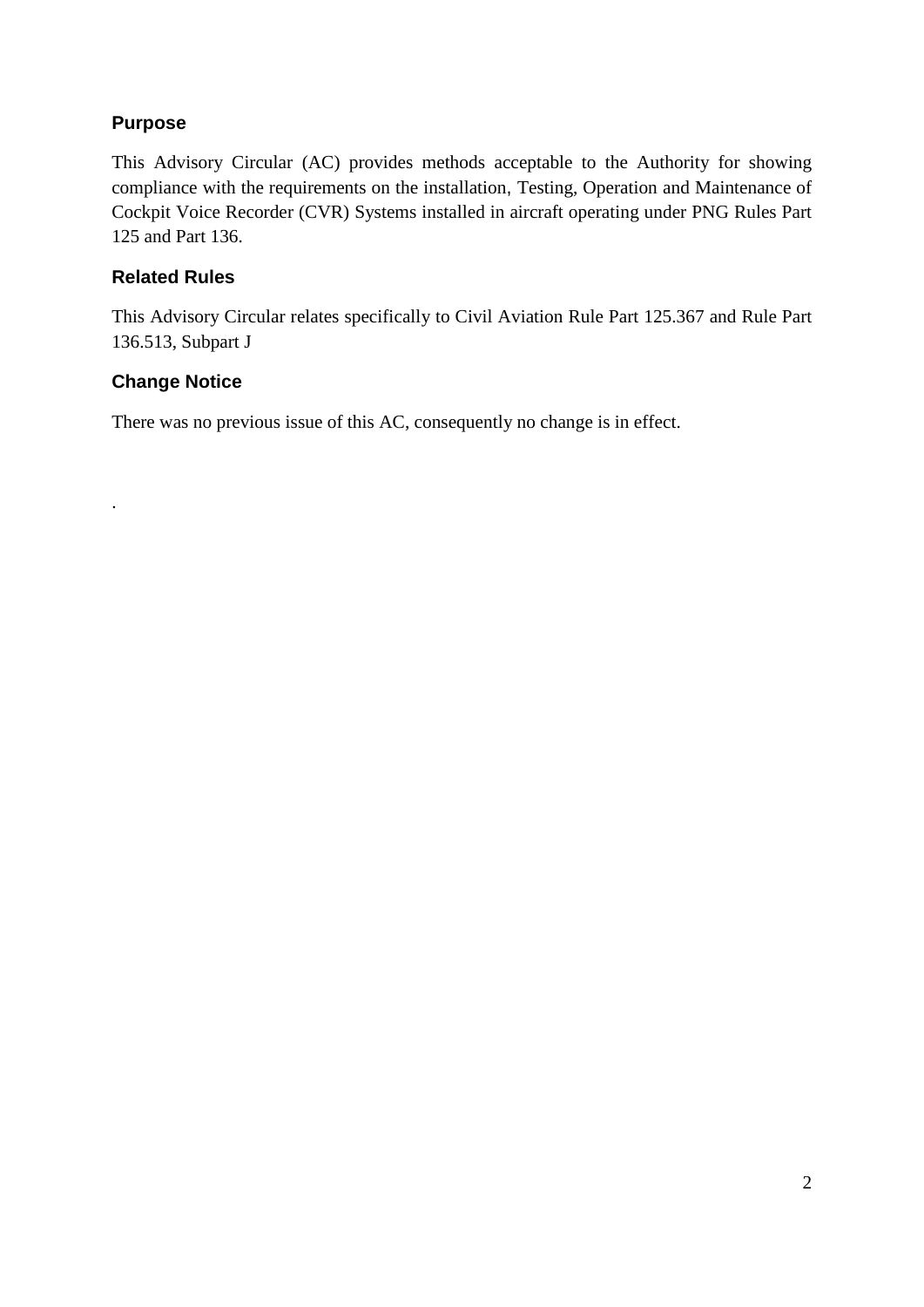### **Table of Contents**

**Guide Lines for the Installation, Testing, Operation and Maintenance of Cockpit Voice Recorder (CVR) Systems installed in Aircraft Operating under PNG Rules Part 125 and Part 136.**

**Note.** *This guidance document is based on material sourced from UK CAA, EASA, ICAO, CASA Australia, US FAA and US NTSB.*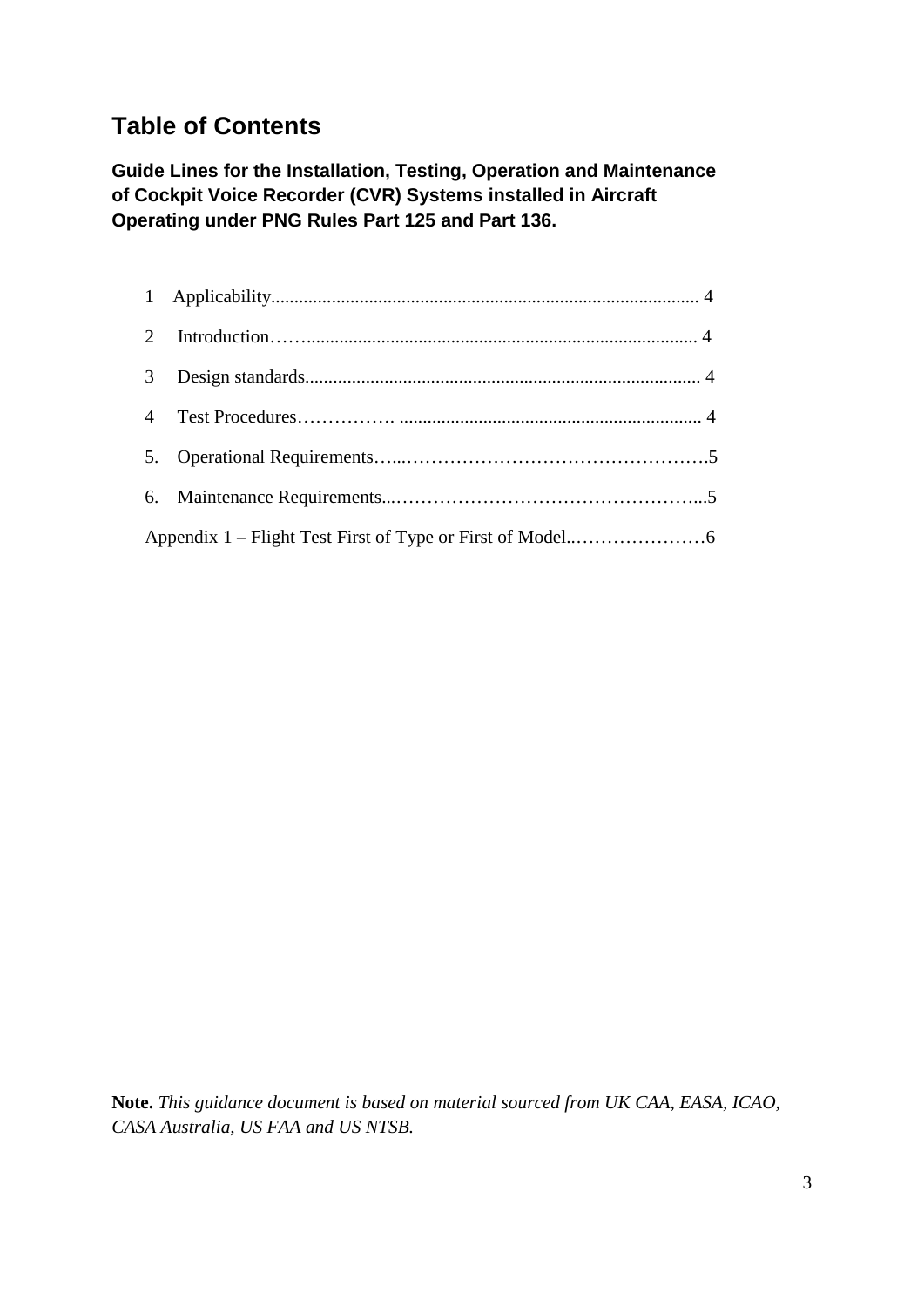#### **1. Applicability.**

CVR systems installed in or to be installed in PNG registered aircraft to be operated in accordance with Part 125 or Part 136.

CVR Systems approved by a Canadian or US STC are acceptable and do not require testing provided the CVR unit and ULD meet the design standards of Part 125 and Part 136 Appendix A.

#### **2. Introduction**.

Civil Aviation Rule Part 125.367 and Part 136.513 require the installation of CVR systems in certain aircraft. This notice provides guidance to designers, operators and maintainers of the requirements to be satisfied with CVR systems to ensure they perform their proper function.

#### **3. Design Standards.**

All CVR Systems installed in Part 125 or Part 136 aircraft must comply with the design standard specified in the aircrafts Type Certificate Data Sheet or to a later design standard acceptable to the Director.

In the case of the DHC-6 series, which is certificated to CAR 3, CASA advise that FAR 23.1457 at Amendment 35 or a later Amendment is an acceptable design standard.

Design Standards for CVRs and ULDs are specified in Appendix A of Part 125 and Part 136.

#### **4. Test Procedures.**

First of type or first of model installations require testing to ensure the recordings are suitable for use in an accident investigation. To this end a test recording should be made in flight in accordance with the flight test schedule at Appendix 1 of this document. The recorder unit or a copy of the recording is to be forwarded to a test facility acceptable to CASA for analysis. It is the Operator's responsibility to negotiate with test facilities.

Test facilities currently acceptable to CASA are:

Flight Data Systems 31 McGregors Drive Keilor Park Victoria 3042 Australia Email: [admin@flightdata.com.au](mailto:admin@flightdata.com.au)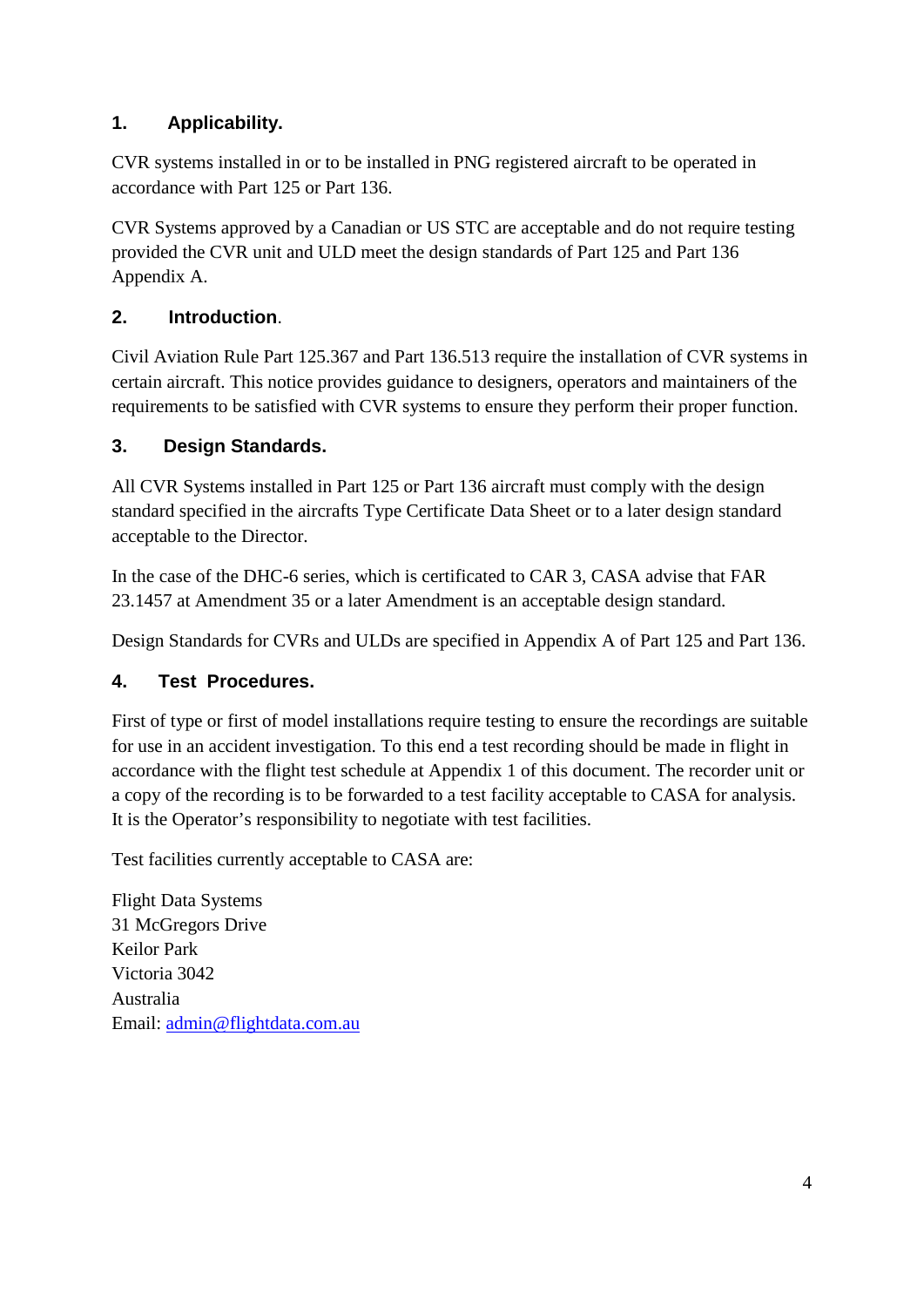Australian Transport Safety Bureau (ATSB)

62 Northbourne Avenue Canberra ACT 2601 Australia Email: [atsbinfo@atsb.gov.au](mailto:atsbinfo@atsb.gov.au)

#### **5. Operational Requirements**

Rule 125.75(a) and Rule 136.71(a) require that a flight crew member shall ensure that:

*(1) the cockpit-voice recorder is operated continuously from the start of the checklist commenced before engine start until the completion of the final checklist at the termination of flight; and*

*(2) if the aeroplane is equipped to record the uninterrupted audio signals received from a boom or a mask microphone, boom microphones are used below 10 000 feet altitude; and*

*(3) if an erasure feature is used in the cockpit-voice recorder, only information recorded more than 30 minutes earlier than the last record is erased or otherwise obliterated.*

Operators must ensure that the above three requirements are met; this may include changes to checklists to include operation of the CVR Self Test feature prior to engine start. Refer manufacturer's manuals for procedures for operation of the Self Test feature

Designers should consider the use of a Flight Manual Supplement to assist operators meet the above requirements.

#### **6. Maintenance Requirements.**

The requirements below must be incorporated in the approved maintenance programme required by Part 119.61.

Items (a), (b), (c) and (d) shall be performed at intervals not exceeding 2000 flight hours or 12 months, whichever occurs first. In addition, the ULD battery shall be replaced at intervals specified by the manufacturer.

- (a) Confirm the CVR is recording on each voice channel by carrying out a complete audio system check in accordance with the manufacturer's instructions.
- (b) Confirm the proper functioning of the bulk Erase function. Ensure the Erase function cannot be operated in flight and any Erase inhibit switch functions correctly.
- (c) Check the operation of the crash sensor switches.
- (d) Carryout functional testing and cleaning of the ULD in accordance with the manufacturer's instructions.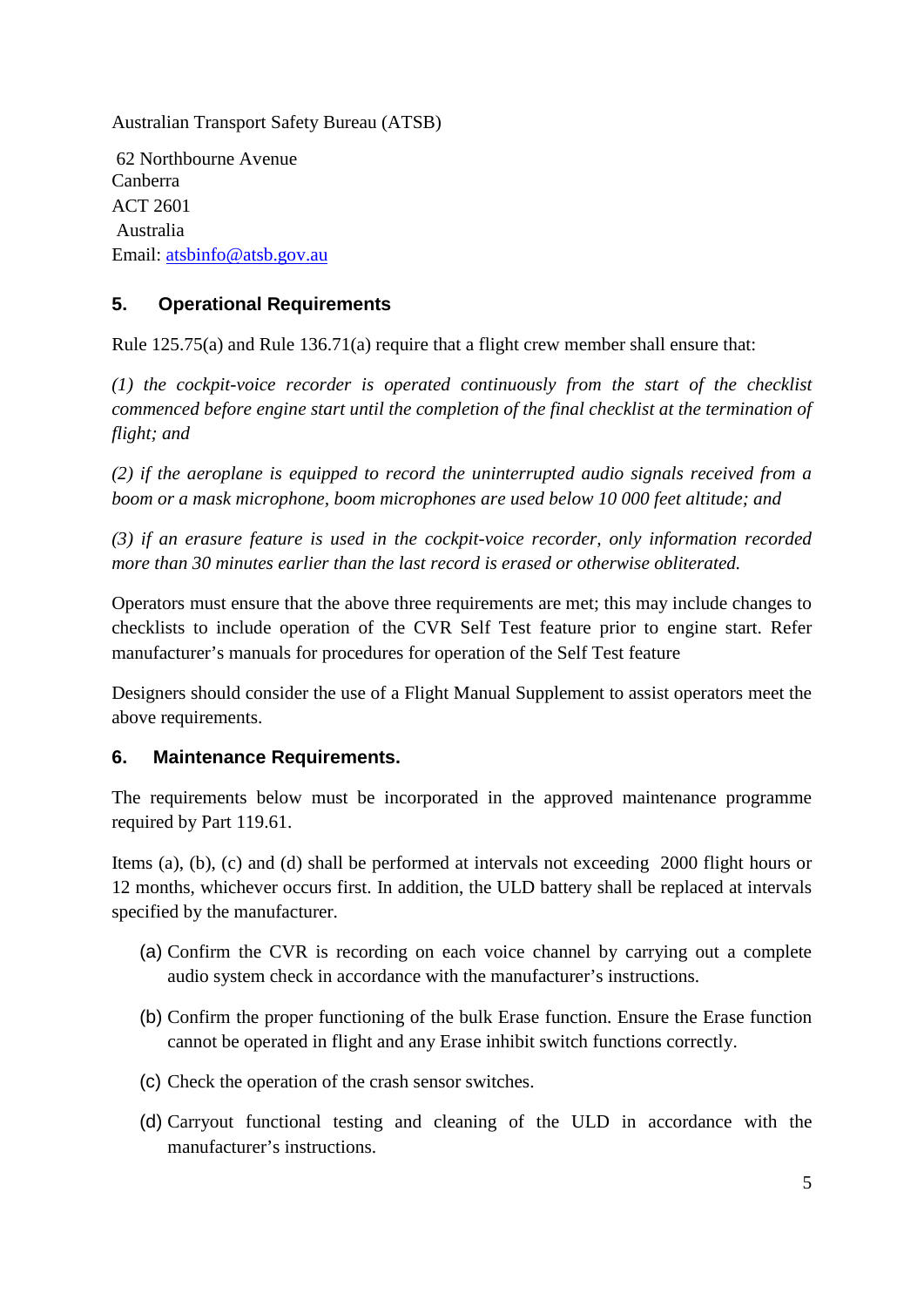#### **Appendix 1.**

#### **Cockpit Voice Recorder**

#### **Flight Test First of Type or First of Model**

#### **1 . General**

1.1 First of type or first of model CVR Systems are to be flight tested and the recording, so obtained is to be analysed. The test and analysis must demonstrate adequate recording quality during all normal regimes of flight including taxying, take-off, cruise, approach and landing. For helicopters, hover and auto-rotation should be included.

1.2 Since the duration of the recording is limited to 30 minutes, the CVR circuit breaker should be tripped between each test phase and at the end of the landing run.

1.3 If time permits, systems which generate sounds on the flight deck and which might not otherwise be used during the test flight, should be operated with appropriate announcements.

1.4 This appendix provides guidance for flight testing both aeroplanes and helicopters. It may need to be adapted to suit the particular installation being tested.

1.5 The replay and analysis must be performed by a test facility acceptable to CASA. The test facility must ensure the privacy of the recordings.

1.6 Recordings offered for analysis may be released to the operator's Part 119 organisation, CASA, the PNG Accident Investigation Commission and, if appropriate, other Airworthiness Authorities. The agreement of the flight crew concerned is assumed unless instructions, in writing, are given by the flight crew stating any restrictions to be applied.

#### **2. Procedure**

**IMPORTANT**: To enable proper analysis of the recording, it is essential that adequate commentary on the flight is provided, e.g. crew actions altitudes and speed. Each test should be clearly announced and the crew member identified, e.g. "Co-pilot testing oxygen mask microphone with interphone off".

#### **2.1 Prior to Engine Start**

- 2.1.1 Check that the CVR is operating.
- 2.1.2 Press the ERASE button. (This may require operation of any inhibit function)
- 2.1.3 Press the CVR TEST button.
- 2.1.4 Select BOOM microphone and interphone 'ON' at all positions.
- 2.1.5 Announce aircraft type, registration, date, time and crew complement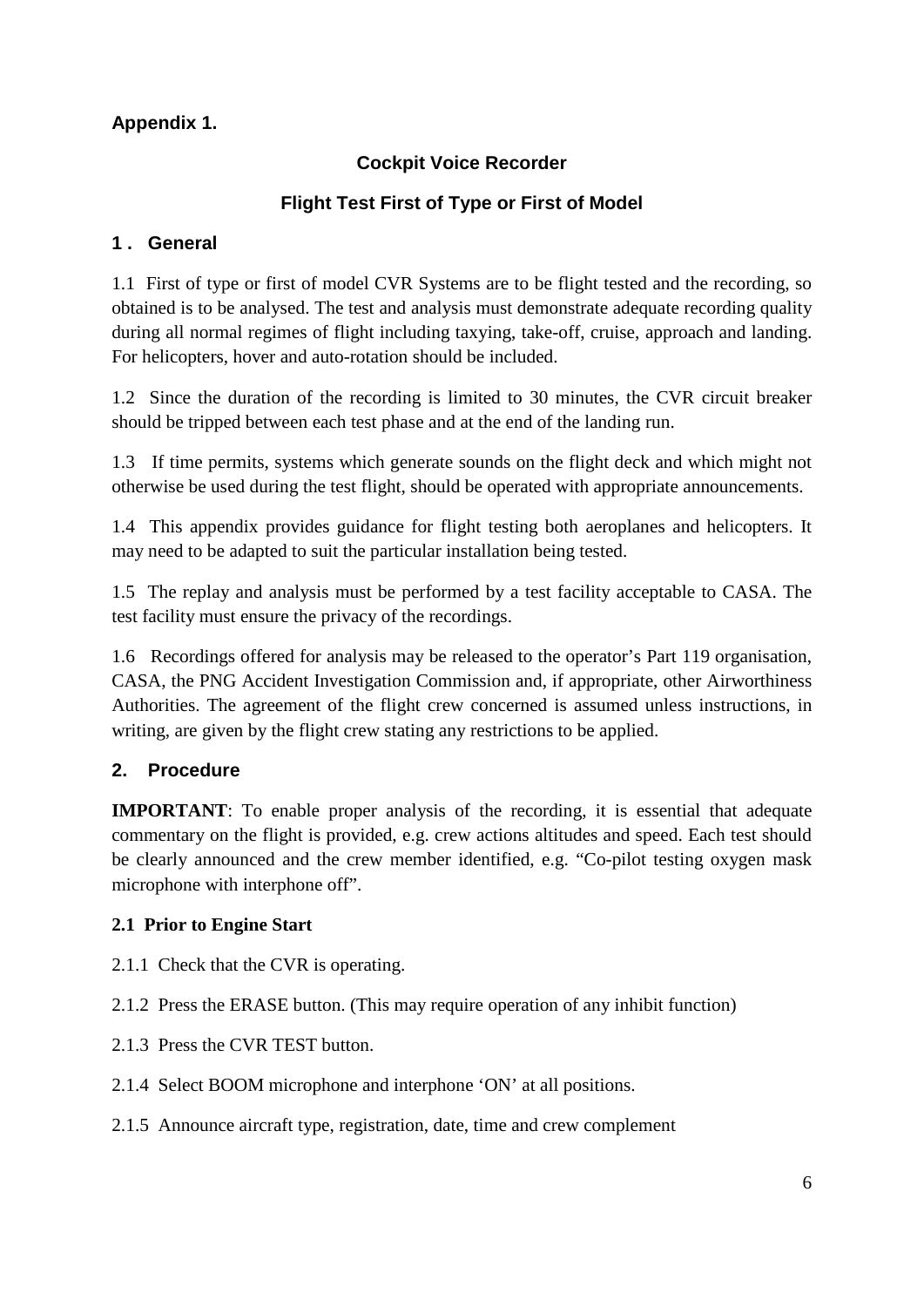#### **2.2 Engine Start**

2.2.1 (Helicopters only) During rotor spin-up, call out RPM at 50%, 80% and 100%.

2.2.2 Make a test announcement from each crew member position in turn using the boom microphones with interphone selected 'ON' followed by a second announcement with the interphone 'OFF' (to evaluate the 'hot' microphone):

(i) LEFT HAND SEAT POSITION

#### — INTERPHONE ON

"this is the Captain's Position with boom microphone interphone on"

#### — INTERPHONE OFF

"this is the Captain's Position with boom microphone interphone off"

(ii) RIGHT HAND SEAT POSITION

— INTERPHONE ON

"this is the First Officer's Position with boom microphone interphone on"

```
— INTERPHONE OFF
```
"this is the First Officer's Position with boom microphone interphone off"

(iii) ENGINEER/THIRD CREW POSITION

#### — INTERPHONE ON

"this is the Engineer's Position/third crew Position with boom microphone interphone on"

— INTERPHONE OFF

"this is the Engineer's Position/third crew Position with boom microphone interphone off"

2.2.3 Repeat 2.2.2 using the oxygen mask microphone.

2.2.4 (Aeroplanes only) Announce and test the stall warning stick shaker.

2.2.5 (Helicopters only) Close the flight deck windows.

#### **2.3 Take-off**

2.3.1 With headsets worn and boom microphones available for use, record a normal take-off and initial climb.

2.3.2 Announce landing gear and flap selections and other actions.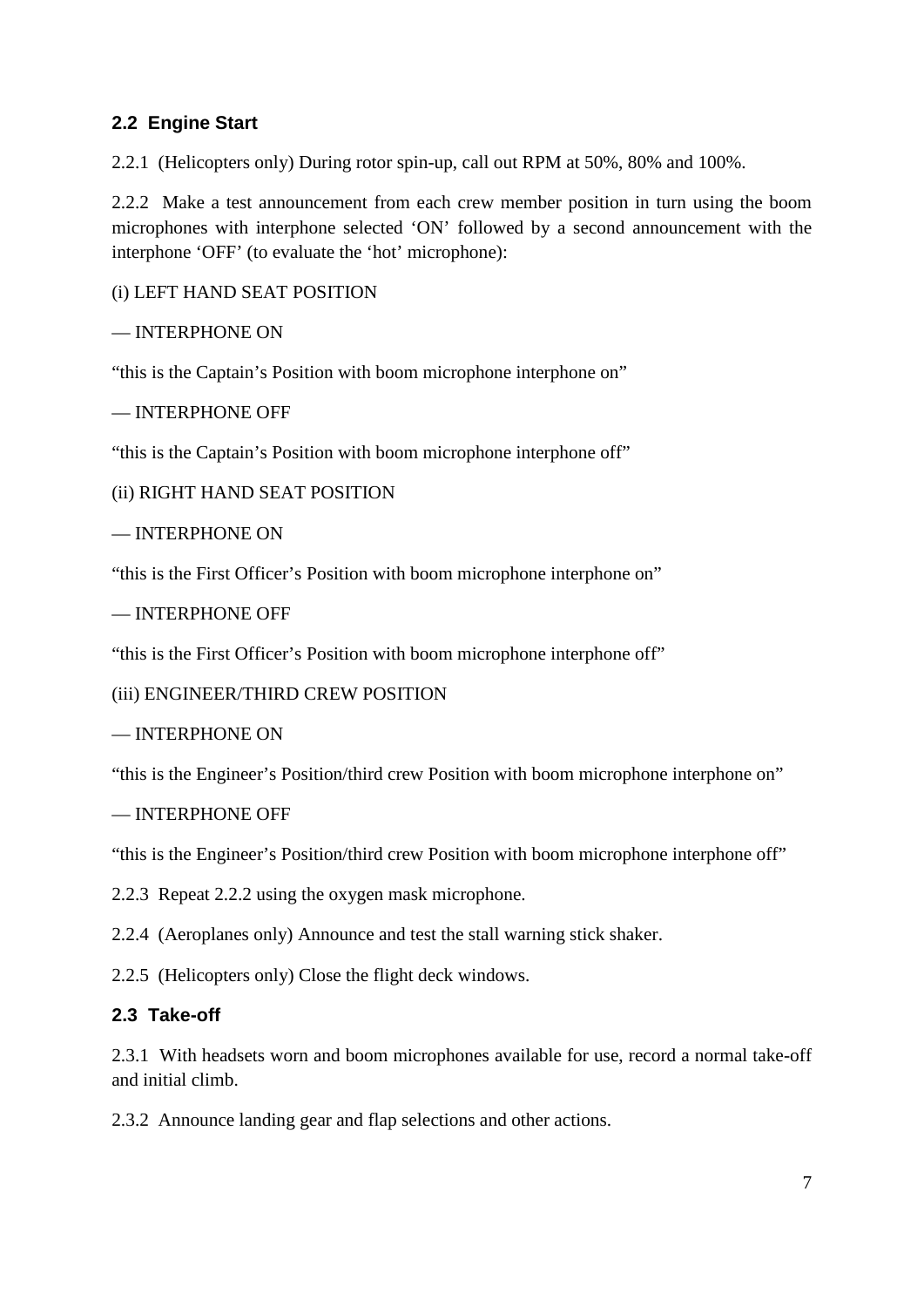#### **2.4 Cruise**

2.4.1 With interphone OFF, announce and activate aural warnings and voice activated warning system (if fitted)

2.4.2 (Aeroplanes only) Accelerate to, and announce VMO. Continue until the overspeed warning sounds. Reduce speed as required.

2.4.3 Perform a test transmission from each pilot's station using VHF and boom microphones.

2.4.4 Perform a test transmission from each pilot's station using VHF, a hand-held microphone and the flight deck loudspeakers (for response from ground station).

2.4.5 Perform a test transmission from each pilot's station using HF and boom microphones.

2.4.6 Perform a test transmission using the Marine and/or UHF radio (if fitted).

2.4.7 Perform test broadcasts from the flight deck and the cabin using the passenger address system.(if fitted)

2.4.8 (Helicopters only) Call out rotor RPM.

2.4.9 Announce and open the flight deck cabin door. Announce and close the door after 30 seconds.

2.4.10 Where permitted by the Flight Manual and in cruise, announce and open the flight deck windows. Announce and close the windows after 30 seconds.

2.4.11 Select and identify navigation aids on each navigation set (this may be carried out at any stage of the flight).

#### **2.5 Helicopter Auto-Rotation and Hover**

2.5.1 At a safe altitude, perform an auto-rotation descent with power recovery.

2.5.2 Announce and hover for approximately one minute.

#### **2.6 Landing**

2.6.1 Record final approach and landing including ILS and Marker audio identification.

Announce landing gear and flap selection and other actions.

2.6.2 At end of landing run call out the time. (Note 30 minutes tape limitations).

2.6.3 Select BOOM microphone and interphone 'ON' at all positions and announce "End of Test".